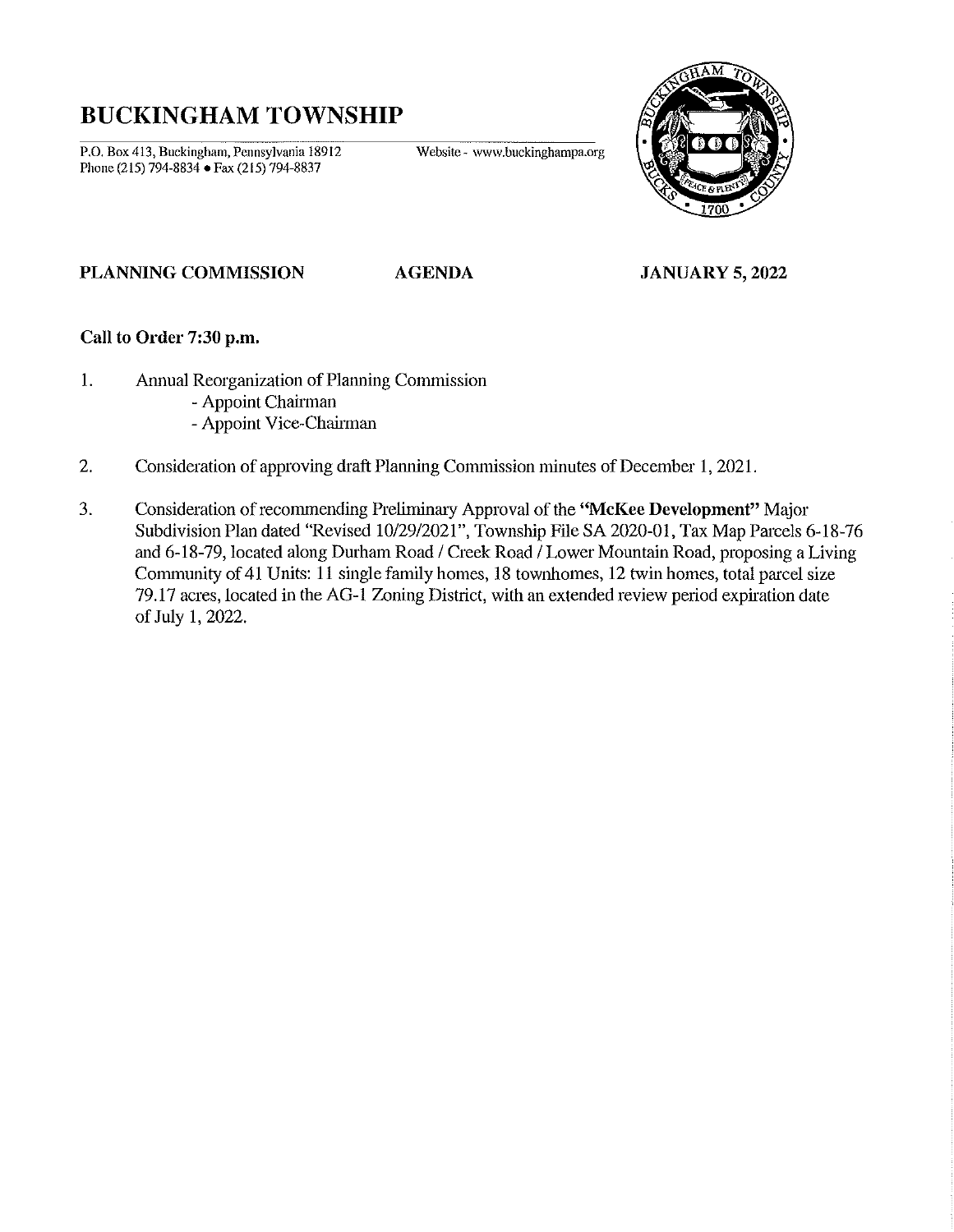# Buckingham Township Planning Commission Meeting Minutes

The regular meeting of the Buckingham Township Planning Commission was held January 5, 2022 in the Township Building, 4613 Hughesian Drive, Buckingham, Pennsylvania, providing the members and consultants the option to participate electronically via the Zoom application due to the COVID-19 pandemic.

Present in person:

| Andrea Mehling             | Chairperson       |
|----------------------------|-------------------|
| Glenn Thomson              | Member            |
| Dan Gray                   | Township Engineer |
| Present remotely via Zoom: |                   |
| <b>Patrick Fowles</b>      | Vice Chairperson  |
| Dahaaaa Finle              | $M$ ombou         |

| <b>Fairlek</b> FOWIES | vice Chairperson                        |
|-----------------------|-----------------------------------------|
| Rebecca Fink          | Member                                  |
| Dr. Marc Sandberg     | Member                                  |
| Louis Spadafora       | Member                                  |
| Erling Salvesen, Jr.  | Member                                  |
| Louis Rosanova        | <b>Bucks County Planning Commission</b> |

Mrs. Mehling called the regular meeting to order at 7:30 p.m.

## Annual Reorganization of Planning Commission

## - Appoint Chairman

# - Appoint Vice-Chairman

Mr. Thomson made a motion, seconded by Mr. Spadafora, to appoint Andrea Mehling as Chairman. The motion carried unanimously.

Mr. Thomson made a motion, seconded by Mr. Spadafora, to appoint Patrick Fowles as Vice-Chairman. The motion carried unanimously.

# Consideration of approving the draft Planning Commission minutes of the December 1,2021 meeting.

*Mr. Fowles made a motion, seconded by Mr. Salvesen, to approve, as most recently presented, the draft Planning Commission meeting minutes of the December 1,2021 Meeting. The motion carried unanimously.* 

Consideration of recommending Preliminary Approval of the "McKee Development" Major Subdivision Plan dated "Revised 10/29/21", Township File SA 2020-01, Tax Map Parcels 6-18-76 and 6-18-79, located along Durham Road / Creek Road / Lower Mountain Road, proposing a Living Community of 41 Units: 11 single family homes, 18 townhomes, 12 twin homes, total parcel size 79.17 acres, located in the AG-l Zoning District, with an extended review period expiration date of July 1, 2022.

Ed Murphy, Esquire, Mr. Greg Glitzer and Mr. Ron Monkres of Gilmore & Associates, were present.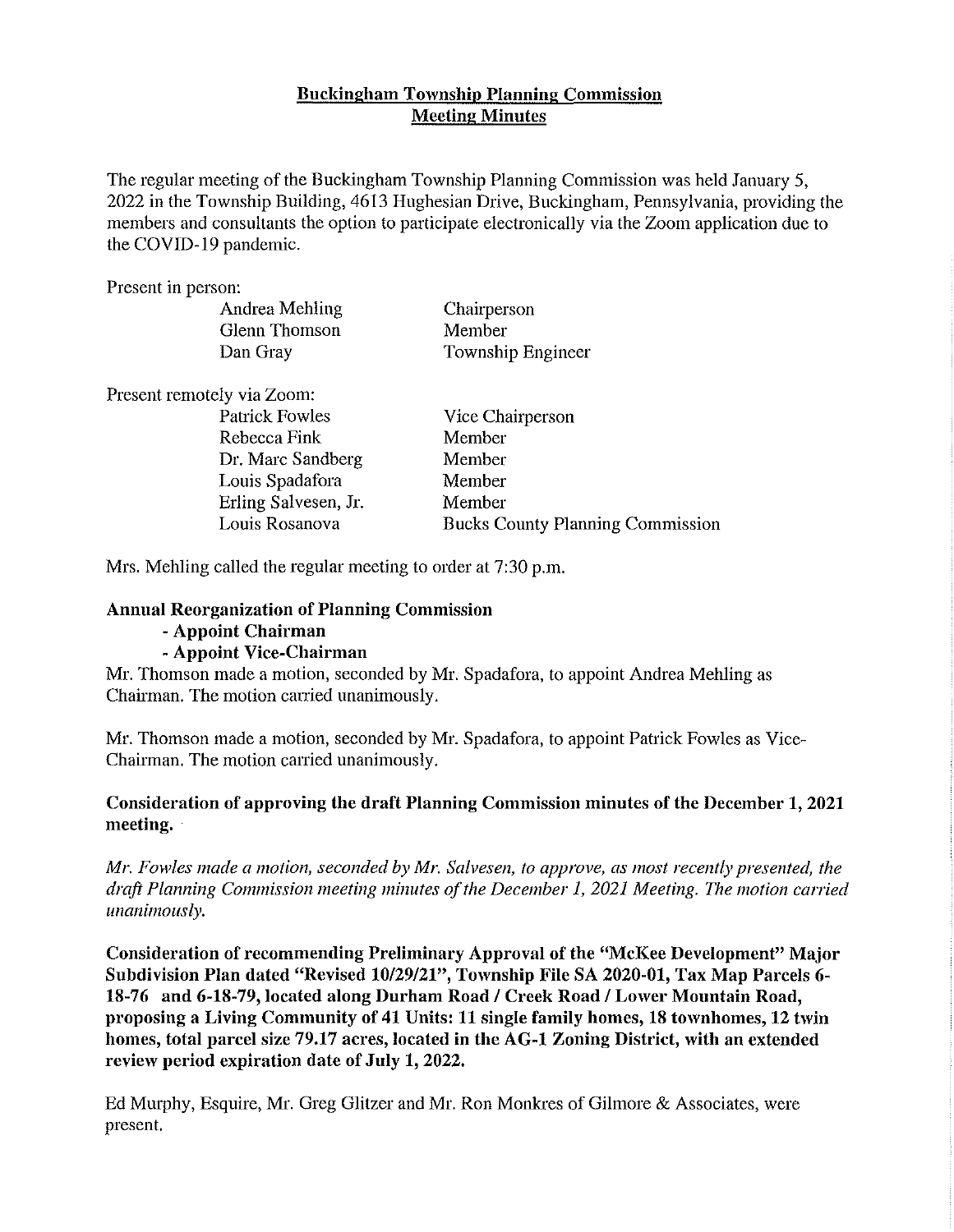Planning Commission Minutes of Meeting  $-$  January 5, 2022 Page 2 of 5

Mr. Murphy explained they were present to bring everyone up to date with the design redevelopment of the McKee property, adjacent to Buckingham Springs. He said the publie was engaged last summer with the Planning Commission and the Board of Supervisor's when multiple alternate sketch plans were presented for how the property might be developed. Mr. Murphy said following the meetings, plans were revised according to comments received, and they are here tonight to discuss where certain component parts to service the project would be located. Mr. Murphy stressed that they understand no action will be taken this evening, but wanted to present the engineering that is consistent with previous conversations.

Mr. Murphy said they had received Knight Engineering's review letter, and will address the comments with Mr. Gray in the coming weeks. Mr. Thomson asked who pays for the consultant's review letters, and Mr. Murphy explained that the township draws from their escrow account to pay the consultants invoices.

Mr. Glitzer and Mr. Monkres of Gilmore & Associates displayed the revised plan, and discussed the following items:

- Mr. Glitzer said the houses were shifted down a bit to make room for more stormwater management facilities.

- Mr. Monkres confirmed that all widening of Route 413 would take place only on the McKee property, not on the opposite side of the road.

- Mr. Glitzer explained the Creek / Lower Mountain Road side has a 50' wide buffer requirement that wraps around the corner of Creek and Lower Mountain Roads, and in the lagoon area the buffer is shifted nearer to the lagoon. The inside of the buffer is 75' from the center line of the roadway. He said the Creek / Lower Mountain Road side could possibly still be farmed, as a 200' dimension is required for farming purposes.

- Mr. Glitzer said that the stormwater will be captured from the development into the lower left basin close to the homes; if not, it would have sheeted towards the property line near Buckingham Springs. Mr. Monkres pointed out a much larger basin is located in the center of the property, with a series of basins intended to manage the stormwater.

- Mr. Monkres said the wastewater spray field is located to the upper left of the homes, with the storage lagoon on the Creek Road site. He explained that the wastewater flows by gravity to a utility lot where it is pumped over to the lagoon, treated, and pumped back to the spray field.

- Mr. Monkres explained that water will be provided by 2 wells, treated and stored onsite. He said the treatment building will need to be placed where the township can have access when they take dedication of the project.

- Mr. Glitzer said there is a multi-purpose trail proposed along the frontage of Route 413, but it does not connect to Buckingham Springs.

- Mr. Monkres said there is a 50' buffer proposed along the Buckingham Springs border, and supplemental buffers against the house lots. Mr. Glitzer said there is a reforestation area above the homes, where some trees will be removed and replaced by caliper to use in the buffer areas. He said they are working on the tree inventory at this time.

- Mr. Glitzer said they still have landscaping plans to work out.

- Mr. Glitzer said they designed a pocket park in between the homes, in response to the Planning Commission's previous comment of not wanting a tot lot. He said it could just be a small open field area. Mrs. Mehling said the 4300 square feet of green area is nice.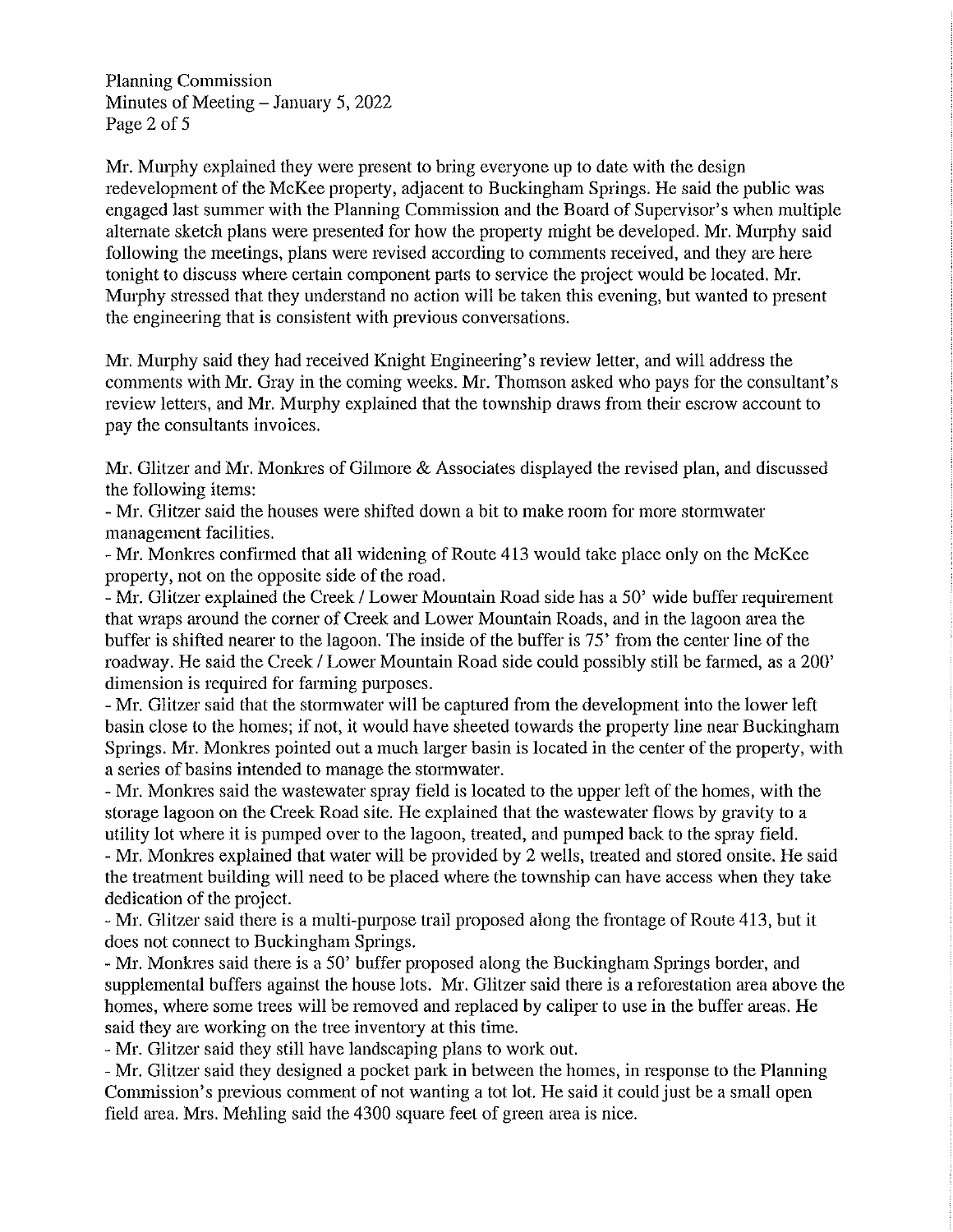Planning Commission Minutes of Meeting - January 5, 2022 Page 3 of 5

- Mr. Glitzer explained the tan areas on the proposed plan are intended to be fanned, and the spray field itself may be planted or used as a meadow.

- Mr. Glitzer said they are relying on the DEP mandated setback for the lagoon placement. - Mr. Glitzer said the unit types and number of each may change, however they cannot go above the current number of units.

Mrs. Mehling asked the Consultants and Planning Commission members for comments.

Mr. Rosanova said the zoning ordinance requires a centralized amenity, such as a focal point of a pond, tot lot, or gazebo in the center of the development. Mr. Glitzer said the pocket park in the center was small, and the main central feature below that area has walkways and a gazebo.

Mr. Thomson asked in regards to traffic, are there any critical open issues on the impact? Mr. Glitzer said the traffic consultant updated the study and had submitted it to the township engineer for review. Mr. Gray said the development will be adding cars to an existing reduced level of service system, and the ordinance looks for ways to improve these types of situations. He said the traffic study should identify ways to improve the flow. Mr. Gray said many residents of Bnckingham Springs have complained about their intersection at Route 413, and that should be addressed when planning for the future; he added it may be helpful that the two properties have the same owner. Mr. Murphy said the traffic will be reviewed by PennDOT when they apply for the access permit.

Mr. Gray said a lot of his review letter comments are issues that will drive some other changes, and added this is the first engineered plan and they will work with Gilmore & Associates on the issues. He said the Landseape Review Consultants are still reviewing the plan, and will work with the applicant's landscape consultant as the project progresses. Mr. Gray said with the development placed on the Ronte 413 side, some items will require waivers, such as the lagoon location relative to existing properties which is 400' on this plan, where the township requires 600' from residential dwellings. He said there will be waivers and discussions as the project progresses.

Mr. Gray said the entrance was discussed with the Board of Supervisors and the plan shows that revision with a boulevard entrance and an emergency access. He also said the layout of the open space per zoning ordinance requirements will be reviewed with the intention of who will own certain areas in the future and who will maintain them.

Mr. Gray recommended that the Planning Commission have a site visit soon to view and discuss the proposed improvements. Mrs. Mehling agreed that would be good to do before the plans are revised and resubmitted.

Mrs. Mehling asked the audience for their comments and questions.

Ms. Jean Oleary asked if there are plans to install a traffic signal from Buckingham Springs onto Route 413, and Mr. Glitzer replied not at this time. Ms. Mehling explained that PennDOT makes those decisions. Mr. Gray said that this community has to do improvements for their own community, and are not responsible to fix problems in Buckingham Springs or other communities. Mr. Gray said the proposed development does not warrant a traffic light for their own proposed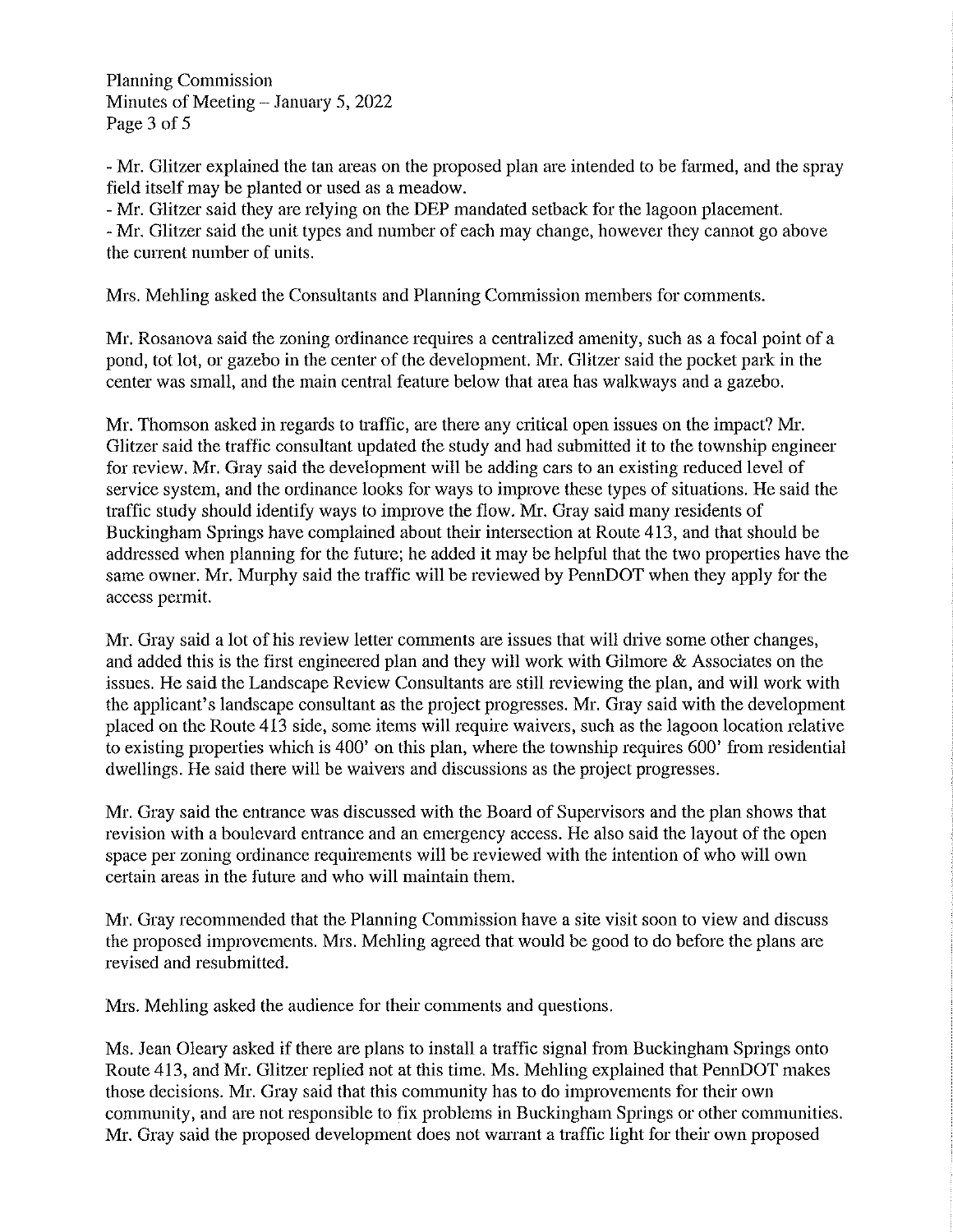Planning Commission Minutes of Meeting  $-$  January 5, 2022 Page 4 of 5

intersection, however the Buckingham Springs intersection may if it meets certain criteria, and the McKee Group could request a traffic study for that purpose.

Mr. Terry Maloney, Durham Road, asked if there would be a gate to ensure the emergency access from Route 413 would only be used in case of emergency, as when it was previously discussed there were concerns that it may be used on a regular basis by the residents. Mr. Monkres confirmed there would be gates at the entrance and from within the community.

Mrs. Brenda Bassard, Bent Pine Circle, said she agrees that private owners of property should be able to develop within the confines, and is appreciative that Buckingham Township has set into place certain parameters. She asked where the existing farmhouse is located on the plan, and Mr. Monkres pointed it out in the middle of where the houses are proposed. Mrs. Bassard asked on behalf of a neighbor, when will the development start and when will it be completed, and how is the farmer going to access the farm area behind their homes? Mr. Gray said the farmer should be able to enter from the Creek Road / Lower Mountain Road side and have internal access to the Route 413 side.

Mrs. Bassard said the water runoff is tremendous now, and she hopes they do not get more water because of this development. Mr. Glitzer said this was discussed previously with the neighbors, and they plan to reconfigure the landscape berm to channelize the water away from the Buckingham Springs properties. He said they will schedule a site walk, and invite the residents to attend. Mrs. Bassard said she thinks they have an opportunity to improve the runoff. Mr. Gray said the swale stops and disappears behind their properties at this time, and is an open issue from the McKee Group development. Mr. Glitzer said he would like to see earthen fingers there, pushing the flow path and lengthening it out to help runoff, keeping the water heading towards Mill Creek.

Mr. Jake Malinchak, Wildflower Court, said the water runoff was discussed at the last meeting, and the township was supposed to meet with McKee about the runoff onto Bent Pine Circle, but he didn't know the outcome.

Mr. Malinchak asked if the development would have its own sewer plant. Mr. Monkres replied "yes". Mr. Malinchak confirmed that it would not tap into Buckingham Springs, and Mr. Glitzer replied "no". Mr. Malinchak asked if the emergency gate would be like the one off of Creek Road heading into Buckingham Springs, and Mr. Gray said it would be a better agricultural looking gate. Mr. Malinchak asked if the wells are already there or are they tapping into new wells? Mr. Glitzer replied they have drilled new wells to test and they are there now.

Mr. David Bassard, Bent Pine Circle, questioned that the previous plan showed 300' in distance from the proposed houses to their property line, and now is 275? Mr. Monkres confirmed there will be a 50' buffer plus 25' from the development out. Mr. Bassard asked if they will take out the existing trees to put in the buffer, and Mr. Monkres said no, those will stay there. Mr. Bassard was pleased as he said he chipped in money for those trees to be planted on the neighboring property. He also requested that there is not a traffic light installed at the entrance to the new community as they would have the same traffic backup that happens at Route 202 and 413 where it backs up past the school. Mr. Bassard said he has no problem entering and exiting Buckingham Springs. Mr. Gray acknowledged the new development does not meet the warrants for a traffic signal.